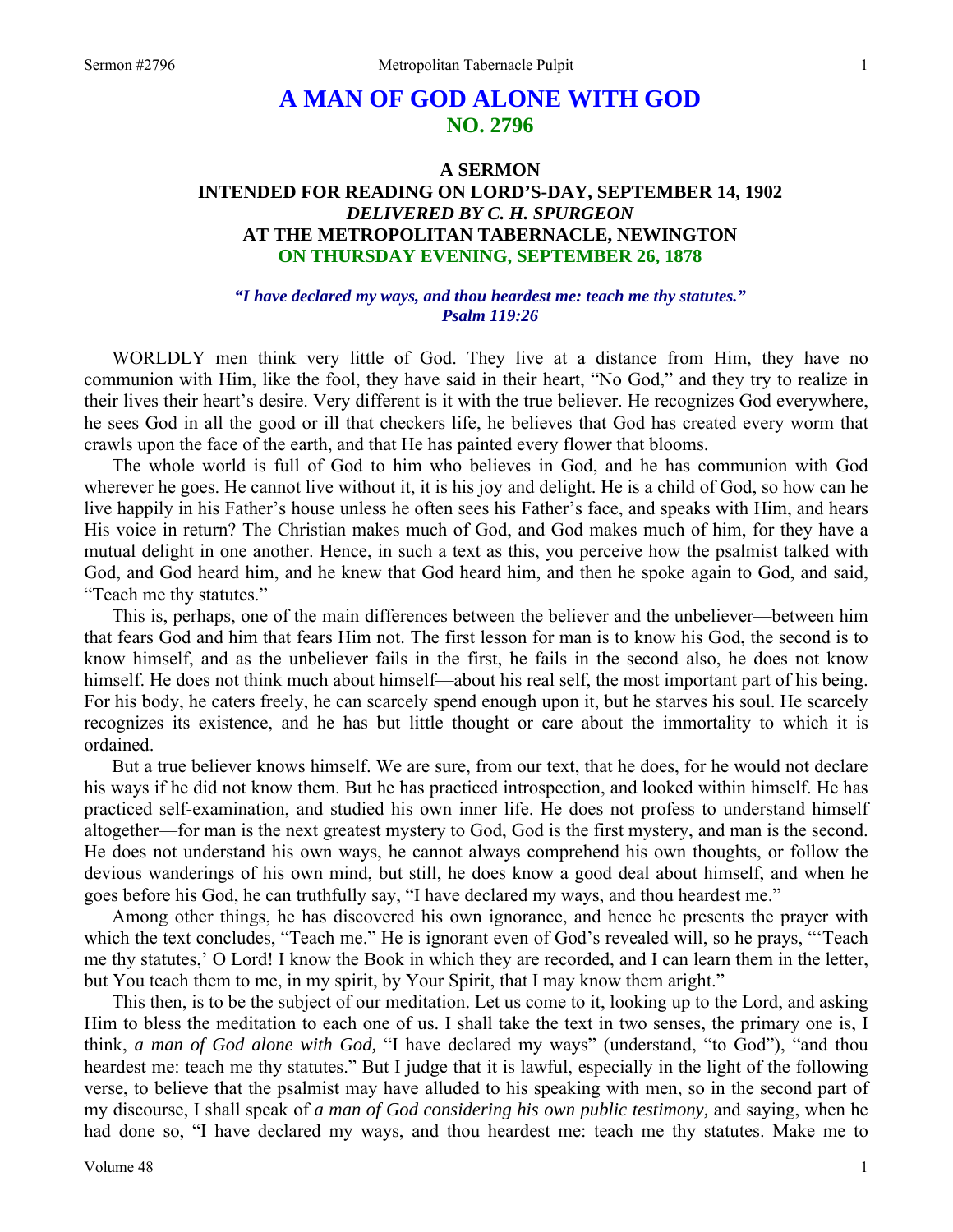understand the way of thy precepts: so shall I talk"—which must mean his speaking to others—"so shall I talk of thy wondrous works."

**I.** So, first, we see here A MAN OF GOD ALONE WITH GOD, and we notice three things about him, he is making his case known, "I have declared my ways," he is rejoicing in an audience which he has obtained, "thou heardest me," and he is seeking a further blessing, "Teach me thy statutes."

First, *he is making his case known*. I understand this to be, first, the language of a sinner confessing his sin, "I have declared my ways." He is a sensible sinner, and therefore he is not in a confessional box with the human ear of a fellow sinner to listen to him, he is a rational being, who has not degraded himself as low as that. But he is confessing his sin to the great High Priest who can be "touched with the feeling of our infirmities," to Him who cannot be defiled by listening to our tale of sin, to Him to whom alone will it avail to confess our sins, for "He is faithful and just to forgive us our sins," if we confess them to Him.

Can each one of us now say, in this sense, "I have declared my ways" to the Lord? For, this should be done, not only at our first coming to Him, but continually throughout the whole of our life. We should look over each day, and sum up the errors of the day, and say, "'I have declared my ways'—my naughty ways, my wicked ways, my wandering ways, my backsliding ways, my cold, indifferent ways, my proud ways—the way of my words, the way of my thoughts, the way of my imagination, the way of my memory, for it has a treacherous way of remembering evil and forgetting good—the way of my actions towards You, my God, and there is much to regret there, the way of my actions in my family, in the world, and in the church."

What a sorrowful stock-taking each day would be to many professors if they were honest to themselves and to their God! Even those who "walk in the light, as God is in the light," and have the closest fellowship with Him, yet know that it is a very sweet and blessed thing even for them that "the blood of Jesus Christ his Son cleanseth us from all sin," for even they still sin, and it is necessary for each one of them to say continually, "I have declared my ways."

Do you try to hide your sin, dear friend? It is useless for you to attempt to do so, for God ever sees it. Why do you seek to conceal what is always before His eye? Better far to confess them to Him, that He may then cast it behind His back, and remember it against you no more forever. I believe that often, as sinners confessing to God, we miss much true comfort for want of making a clean breast of our transgressions. Yet the Lord knows what is in our heart even though we do not own it.

It has been well observed that when Moses tried to excuse himself to God for not wanting to go to deliver Israel, he said that he was slow of speech, and God met that objection by giving him Aaron his brother to speak for him, but the Lord in His reply to Moses also said, "All the men are dead who sought thy life." Moses had not said anything about that matter, but God knew that there was that fear in his heart, so He put His finger on the sore place at once.

It is well when we can do that for ourselves, when in our spirit there is no guile, when we come, as David did in the fifty-first psalm, and confess the very sin which we have committed, "Deliver me from bloodguiltiness, O God," calling it by its right name, then is it that the soul begins to get peace with God.

"But," someone asks, "are we then to confess to God every sin in detail?" No, that would be impossible, and probably it would not even be useful, but there must be no wish to conceal any sin from God. Such a desire would be a vain one, for "all things are naked and opened unto the eyes of Him with whom we have to do." There must be an acknowledgment of the sins which we have not yet seen in their full heinousness. Each of us will do well to offer David's prayer, "Cleanse thou me from secret faults." If we have committed faults which are hidden even from ourselves, we desire to be delivered from them so that they should not remain to our condemnation.

I do not suppose that any unregenerate sinner will act thus towards his God until the Holy Spirit has begun to work graciously within him. While the prodigal was wasting his substance with riotous living, he thought himself a fine gentleman, and even when he was feeding the swine, he only said, "I have had very bad luck." But it was "when he came to himself" that he said, "I will arise and go to my father,"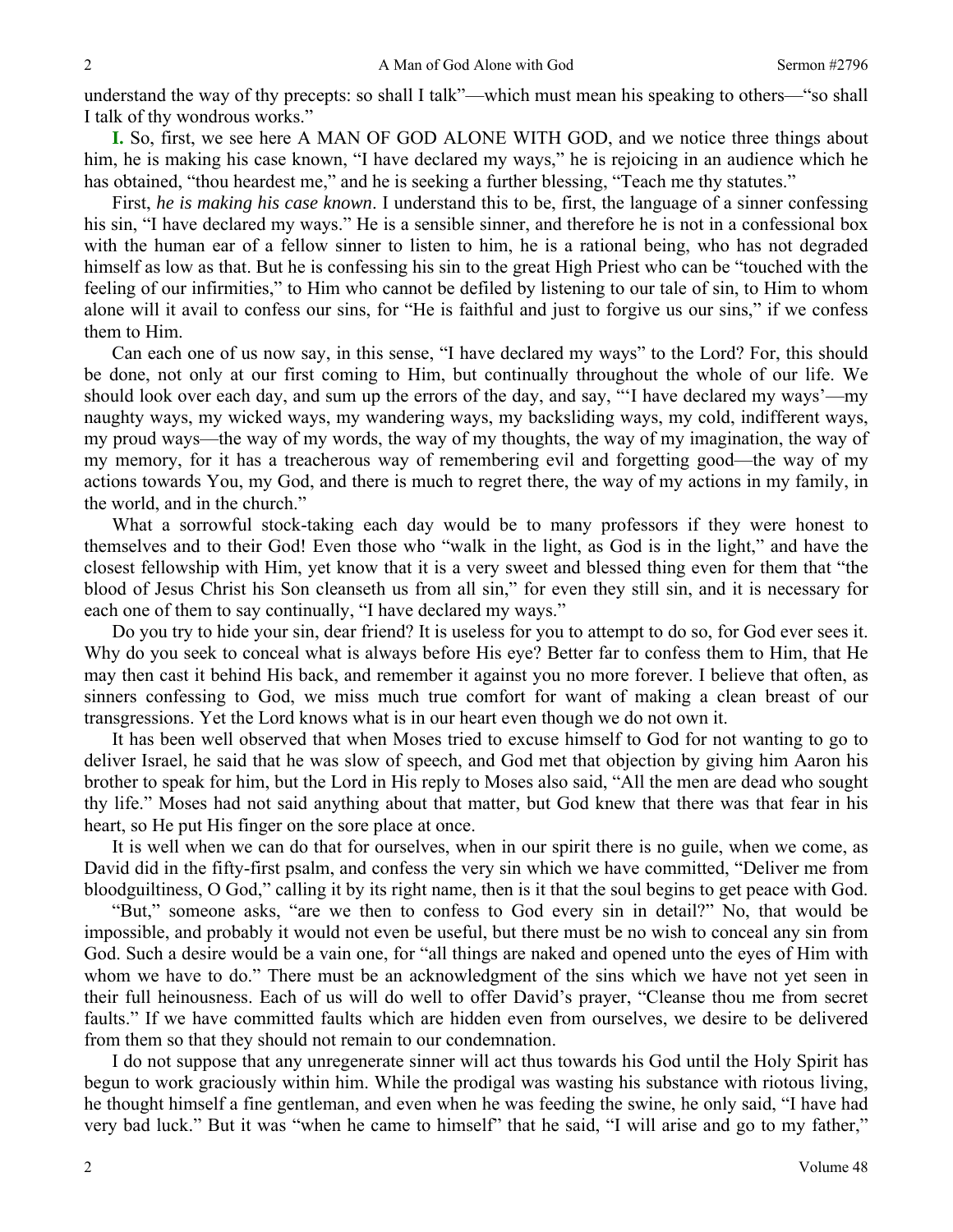and it was when he felt his father's warm kiss upon his cheek that he made the confession, "Father, I have sinned." There is no contrition so deep as that of the man who can say concerning his sins—

> *"I know they are forgiven; But still, their pain to me Is all the grief and anguish They laid, my Lord, on Thee."*

So then, our text is, first, the language of a sinner confessing his guilt to his God, but it is more than that. It is next, the private talk of a patient with his doctor, "I have declared my ways."

See, there is the little room upstairs, and there lies the patient whom the physician has come to try to cure. The doctor's first work is to find out all he can about the patient's disease, so he begins by asking concerning the various symptoms that have been noticed. He is sure to look at the sick man's tongue, and you may learn a great deal, spiritually, of the condition of a man's heart from the state of his tongue.

The doctor will also sound the patient's lungs, test his heart, and take his temperature, and ask him a great many questions, not merely about what appears on the surface, but about his inmost self, and when at last the patient can say, "There, doctor, I have told you all, now will you prescribe for me?" he is in the condition of the psalmist when he said to the Lord, "I have declared my ways, and thou heardest me: teach me thy statutes."

The text very accurately describes such a state of things as that which exists when a patient relates his symptoms to the physician, and then the physician prescribes for him, for in addition to sin being a great evil in the sight of God, it is also a disease to which we are all prone, and from which only the great Physician can cure us.

We cry out against it, and our better self fights against it, yet the old man within us, "the body of this death," as Paul calls it, fights against the new nature, and we should be overcome were it not for divine grace. So it is well for us to declare our ways.

Suppose I put it for myself or for you thus, "Lord, I find that even when I am engaged in prayer, my thoughts wander. When I am in trouble, I get fretful and rebellious. When a little difficulty meets me in my business, I do not trust You as I ought. I sometimes find that when I try to be humble, I become desponding, and when I am joyful, I become presumptuous. I seem to be like a pendulum swinging too far this way, and then too far that way. I know not how to steer the ship of my life between the Scylla of this sin and the Charybdis of that.

O my Master, I am but dust and ashes, I am less than nothing, and vanity! If You do ask me what ails me, I seem to have all manner of diseases upon me at once. Sometimes, I am hot with fever and full of wrath, and at other times, I shiver with ague as though I did not know what I believed, and could not lay hold of Your truth with a firm grip.

Sometimes I fear that I have a fatal disease upon me, and certainly, were it not for Your unfailing medicine—the great catholicon—my soul would pine away and die. Yet, amid all these evil symptoms, there is one sign that, I trust, is for good. I do know where my help lies, and I look alone to You for healing. I know that Your precious blood has cleansed me, and on that blood alone I do rely." Thus the patient tells the good Physician, as far as he can, what he feels, and what is the disease from which he is suffering.

I think too, that we might use another figure to illustrate the meaning of our text, it is like a client telling his advocate all about his affairs. It is a difficult case in law. There is an accuser who has come forward with very serious charges, and he brings witnesses to substantiate what he affirms, and the case is a very complicated one. The client says that he does not know how to plead for himself, he says that he is at his wits' end, and he asks the advocate whether he has any argument that can avail for him. The advocate replies, "I must first know all about your case before I can advise you, so tell me everything."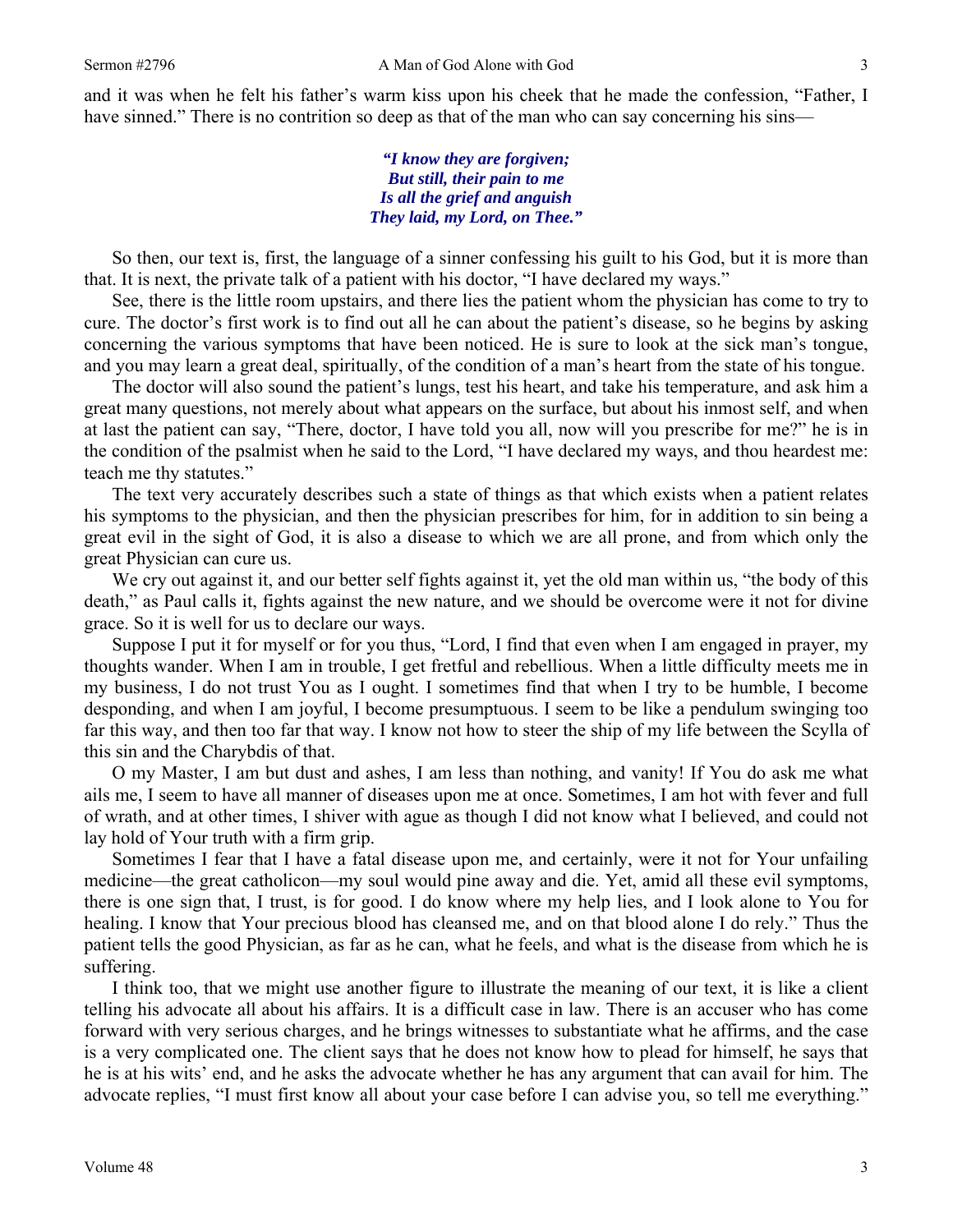Now, the Lord Jesus, your great Advocate, already knows all about you, yet He likes you to tell it all to Him. It is always a good thing to—

#### *"Tell it all to Jesus, Comfort or complaint."*

Mind that you do tell it all to Him, do not keep anything back. Tell Him the complex part of your life, and tell Him the black part of it, be sure to bring that out. Tell Him that the accuser has good ground for his charges against you, and that he can bring abundant witnesses against you—ay, that your own conscience will witness against you—and that you do not know of any plea, on earth or in heaven, that can avail for you unless He will be your Advocate.

Then how dear that Advocate will be to you when He tells you that He can plead His righteousness, His life, His blood, and His death, for "if any man sin, we have an Advocate with the Father, Jesus Christ the righteous."

I do not think, however, that we have reached the very marrow of our text until we regard it as describing the intimate communion of friend with friend, "I have declared my ways." When two men become linked together in close friendship, they are in the habit of telling one another all that happens in their lives, and if one of them is in a difficulty, he goes off to his friend, and tells him about it. They agree with Solomon that "two are better than one; for if they fall, the one will lift up his fellow," and by mutual counsel, wisdom will be found.

The one who is in trouble tells his friend about it, and his friend, perhaps, puts to him a number of questions, not out of prying curiosity, but in order that he may become acquainted with the whole case, and so be qualified to advise or to help. And we, beloved, if we really know the Lord in spirit and in truth, are exalted to the position of friends of Jesus. "Henceforth," said He to His disciples, "I call you not servants, for the servant knoweth not what his lord doeth: but I have called you friends, for all things that I have heard of my Father I have made known unto you." "The secret of the LORD is with them that fear him; and he will show them his covenant."

The Lord said, "Shall I hide from Abraham that thing which I do?" when he was about to destroy Sodom and Gomorrah, and we must hide nothing from our God. It ought to be the daily habit of the believer to commune with his God, we ought to make Him our Confidant in all things. You will go amiss, depend upon it, if you do not wait upon the Lord for guidance. "Bring hither the ephod," was David's command to the priests when he was in perplexity, and knew not what he ought to do.

Israel made a great mistake with regard to the Gibeonites because the case seemed so simple to them that they did not need to consult the Lord concerning it. Here were men with dry and moldy bread, and with old shoes and clouted upon their feet, they said they had come from a far country, and the matter appeared so plain that the Israelites asked not counsel at the mouth of the Lord, but took of their victuals, and made a treaty with them, as they would not have done if they had consulted the Lord.

I do not think that God's people often go astray in the most difficult cases, for they do take them to the Lord in prayer. It is in simple matters that we make our greatest blunders, because we think we know what to do, and therefore we do not wait upon the Lord for guidance. Yet he who leans to his own understanding is trusting to a broken reed which will be sure to fail him just when he most needs it. So let us, each one, say to the Lord, in the language of the text, "I have declared my ways."

Thus far, we have been thinking of the believer making his case known, now secondly, we are to see him *rejoicing that he has obtained an audience with God,* "Thou heardest me." I cannot tell you how my heart is touched with the sweetness of that short sentence. Did You hear me, O Lord? What condescension on Your part! You have the whole universe to rule and govern, the sweetest songsters are in Your choirs, sounding forth Your praises day without night, yet You heard *me*. And I was not singing Your praises, but confessing my sins. I was not telling the story of all Your wondrous works, I was telling of my own wicked works, and of my sorrows and cares, and You might well have said, "These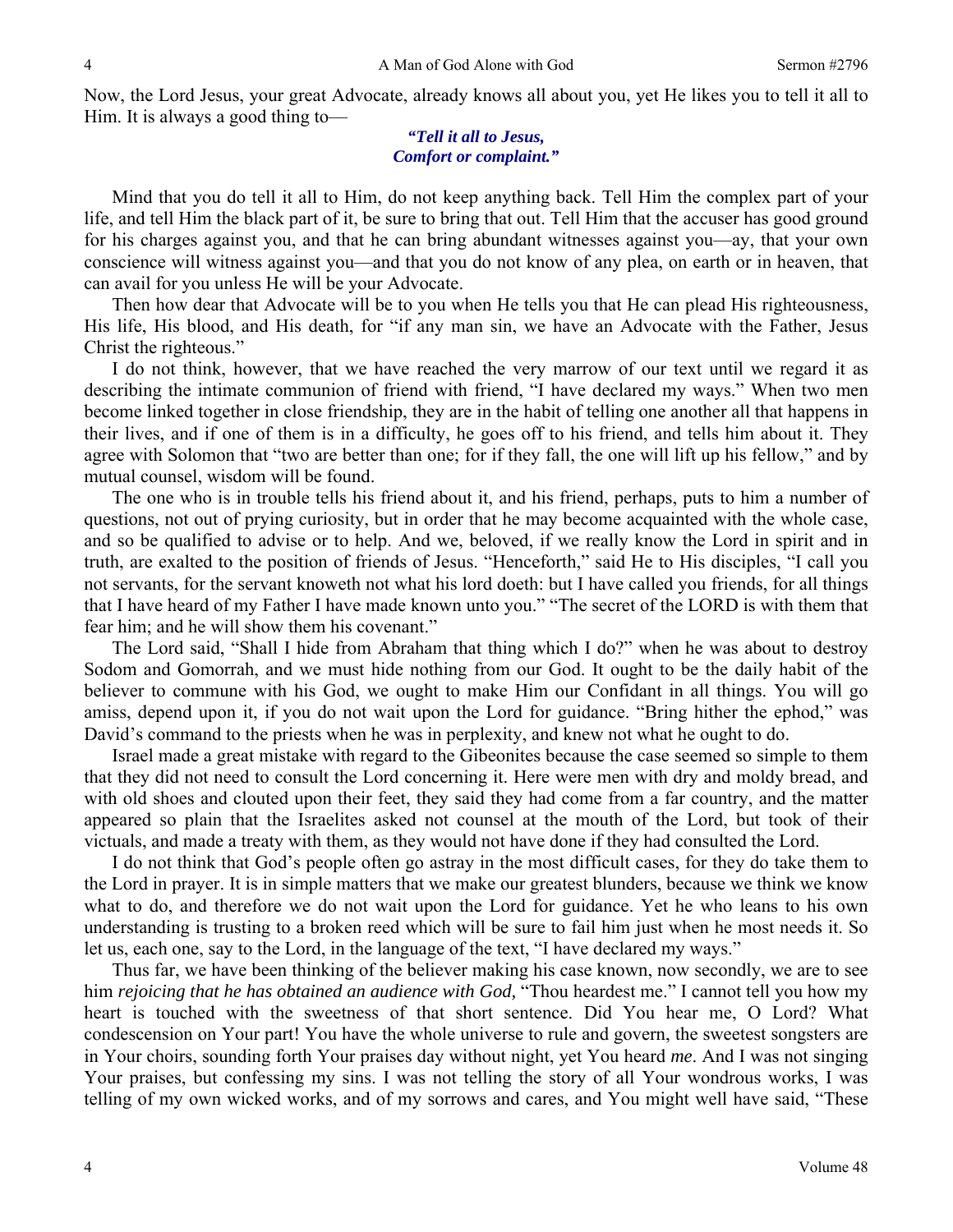things are too small, too insignificant to be brought before My notice," yet You did not speak so, for You heard me.

But there is something even more wonderful than His condescension, I think, and that is His patience. It is an amazing thing that He should listen to us, and then, when the sad story is told, that He should not turn away in the greatness of His wrath, and utterly destroy us. I think that if you were to tell out all that is in your own heart to any one of your most intimate friends, he would never speak to you again. We read many very charming biographies of men and women, but if the whole of their lives could be written—which we may be thankful cannot be done—the book would not be fit to be read.

But the Lord listens to us, in some things that we have to confess to Him, that we would not confess, and could not confess, and ought not to confess, in any human ear, yet He does not turn away from us in disgust. His pure and holy eyes cannot look upon iniquity except with the utmost abhorrence. He loathes sin in such a way as we can hardly imagine, yet when a penitent sinner comes to confess to Him, He patiently listens to the whole sorrowful story, and feels nothing but pity and love for the guilty narrator of it.

This is truly wonderful, and is very different from the manner of men. A man would probably say, "You have told me now, sir, what I wish I had never heard, for I can never trust you again. I did not think you were so mean, I could not have believed it of you. You have told me something that has let me know that I have been cherishing a viper in my bosom. Never come to my house again, you are a person with whom I do not wish to be in any way associated."

That is how man talks, but when we have told the Lord everything, He does not spurn us from Him, but He says, "Though your sins be as scarlet, they shall be as white as snow; though they be red like crimson, they shall be as wool." He puts away our sin by blotting them out like a cloud, and our transgressions as a thick cloud, blessed be His holy name!

When the psalmist says, "Thou heardest me," he means, "You heard me with sympathy." There are several different ways of hearing a story. When I have to deal with a case of very deep grief—I do not know whether you have all learned this lesson, but I will tell you how I act, and you may be wise if you do the same, especially if you are a young pastor. If you get a case of very deep grief, hold your tongue, and let the sorrowful one talk, and tell out all the painful details. Those various items may not be very interesting to you, but if you cease to listen to any of them, you will be stopping the process of cure for that poor bleeding heart.

Let the sufferer tell it all out, and do not grudge the time it takes. Interject a word or two of sympathy now and then, and be really sympathetic all the while, but let the troubled soul tell it all out, just as here the psalmist says to the Lord, "I have declared my ways, and thou heardest me." If you do so, the tried one will go away, and say, "I was so comforted by my interview with the pastor, or with that friend, it did me so much good." Yet you are conscious that you did nothing but listen to the story of sorrow, and that is the best thing you could possibly have done.

"Mother," said a little girl, "I can't think why our neighbor is so glad for me to go in and see her. She has lost her little baby, and she sits and cries, and she says I am such a comfort to her, but mother, I never say anything, I only just put my arms round her neck, and I cry too." Ah! but that is the best way to comfort the sorrowing, and that is what Jesus does for you when you get near to Him. He is touched with the feeling of our infirmity, and it is His being touched that enables us to bear the blow which has so grievously wounded our heart.

"Thou heardest me." Even if the Lord did not seem to answer us, yet there would be much comfort to us from His hearing us, letting us tell all our grief to Him, in the full belief that we are not merely telling it out to the air, or speaking to emptiness, but that into His ear, and into His heart, the story of our grief is falling. There is no comfort like this. Try it, mourning ones, you who love His blessed name.

But I think that the psalmist meant even more than this when he said to God, "Thou heardest me." Surely he meant, "You did graciously come to my help, 'I declared my ways'—the sinfulness of them, 'and thou heardest me,' and did blot out my transgressions. 'I declared my ways'—the disease of sin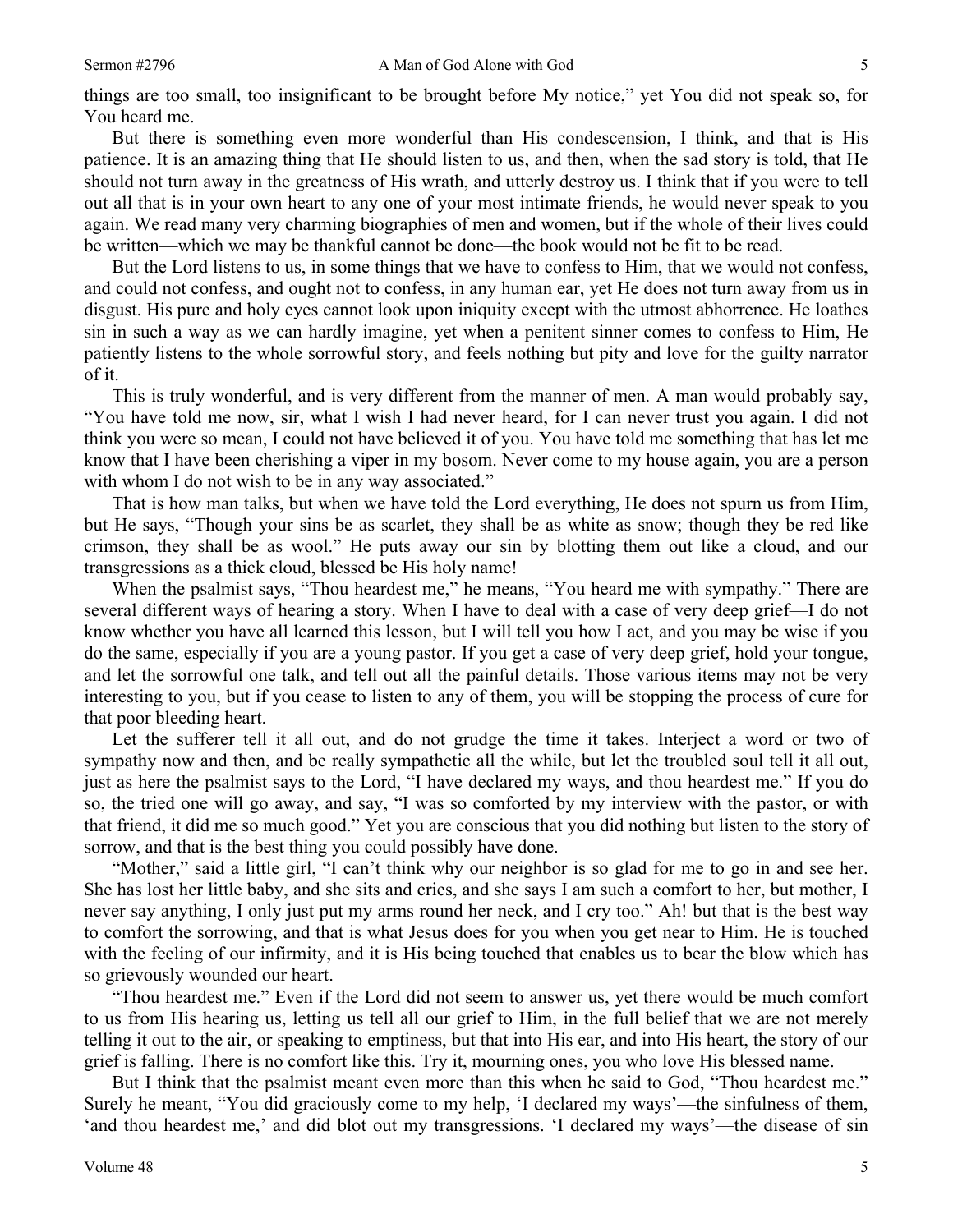that was in my soul, and by Your stripes You did heal me, by Your Spirit You did sanctify me. 'I declared my ways'—my legal difficulties, my accusers' words, and You did hear me by answering them, and sending such joy and peace into my soul that I dared even to cry, 'Who shall lay anything to the charge of God's elect? It is God that justifieth. Who is he that condemneth? It is Christ that died, yes rather, that is risen again.' I told You all my ways, and like a true and faithful friend, You did not spare anything that You might help me. As You did give Your Son to redeem me, and Your Spirit to sanctify me, so did You give Your providence to succor me, and Your presence to comfort me. 'Thou heardest me,' I did not cry to You in vain."

Are not these words wondrously rich, dear brethren? I seem, in talking to you, as if I only skimmed the surface of them, as a swallow touches the brook with his wing, and is up and away again in a moment, but you may dive into their depths in your happy, heartfelt experience.

Now I come, in the third place, to this man of God alone with God *seeking a further blessing,*  "Teach me thy statutes." I think the psalmist means this, "My Lord, I have told You all, now will You tell me all? I have declared to You my ways, now will You teach me Your ways? I have confessed to You how I have broken Your statutes, will You not give me Your statutes back again? I have owned my weakness, now will You not strengthen me, that I may run in the way of Your commandments?"

We will take this request, "Teach me thy statutes," in the same way as we took our first division. "I, a sinner, have confessed to You, O Lord, my wicked ways, will You not teach me Your statutes, that I may sin against You no more? Teach me how to be holy. Teach me to repent, for repentance is one of Your statutes. Teach me to believe, for faith in Your dear Son is one of Your great Gospel statutes. Teach me to pray, for this shall help to keep me pure, and prayer is a statute of Yours. Teach me to watch against temptation. Teach me to search the Scriptures. Teach me to yield myself up to You as a living sacrifice, which is my reasonable service, so teach me that I shall—

## *"No more from Thee depart, No more Thy Spirit grieve."*

Then next, our text means, "I am a patient, and You, O Lord, are my Physician. I have told You the symptoms of my case, now will You teach me Your statutes that I may be healed? I know that Your Word has a healing power, for it is written, 'He sent his word, and healed them.' Now, Lord, heal the bleeding wounds of my conscience by Jesus Christ, the Incarnate Word. Heal my darkened understanding by your Spirit's illumination of it through Your Word. You see what my disease is, Your Word is the great Pharmacopoeia, which contains remedies for all spiritual maladies, and You know which will best suit my case. Prescribe for me, 'Teach me thy statutes.'"

Then, in the case of a client consulting his advocate, the text means, "I have declared my ways to Thee, my great Advocate, now 'teach me thy statutes,' I pray You, that I may be wise to meet my accusers in future. 'Teach me thy way, O LORD, and lead me in a plain path, because of my enemies.' 'Teach me thy statutes' that I may not give occasion to the enemy to accuse me. Make me wise, since I have to deal with the craft of the devil, and the malice of the world. Teach me when to be silent and when to speak. Give me my Master's wisdom, which baffled all His adversaries though they constantly sought to catch Him in His speech. Teach me how to live so blameless and guileless a life that I may be both wise as a serpent and harmless as a dove. I have told You the difficulty of my ways, and how my adversaries seek to entrap me, 'teach me thy statutes,' that I may escape like a bird from the snare of the fowler."

Then, as a friend speaking to his friend, this passage means, "'I have declared my ways,' now 'teach me thy statutes,' O Lord, that I may never lose Your friendship! O my great Friend, I have told You how remiss, and how unthankful and unkind I have been to You, but do not You be angry with me! Undertake to mend me, I pray You. Make Your poor friend better. Some of my sin springs from ignorance, so 'teach me thy statutes.' Much of it springs from my corrupt heart, so O Lord, sanctify it by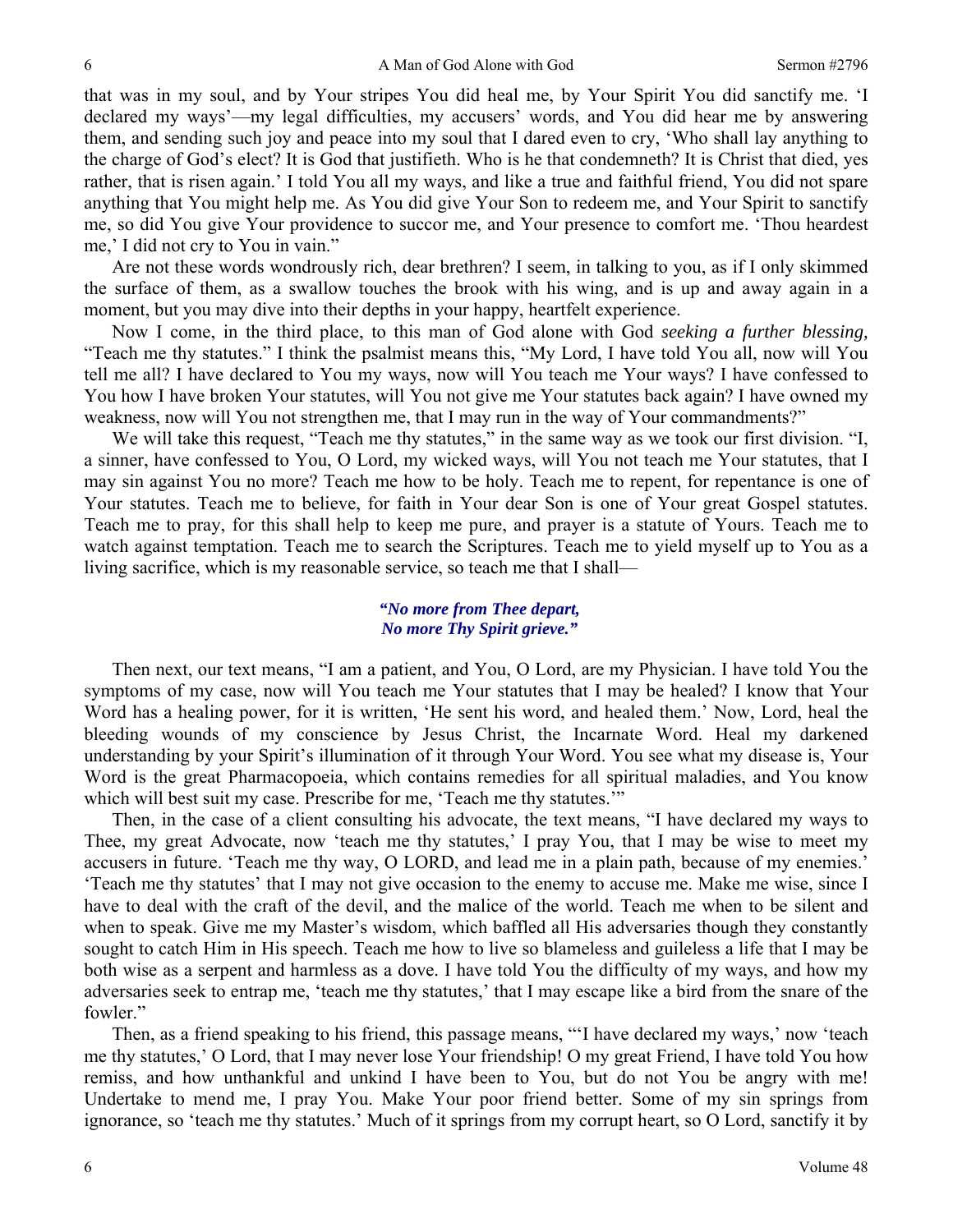the power of Your cleansing Word! O Jesus, I cannot bear the thought of losing Your friendship! You have taught me the sweetness of it, so do not take it away from me, for if now I were to lose You, I should be of all men most miserable. The unregenerate sinner knows not the sweetness of Your love, but like the swine, he is content with his husks, but I have eaten heaven's bread, and if I am to lose it now, woe is me, for I shall be doubly undone."

A poor man, who has always been poor, knows not the smart of poverty like the emperor or the prince who comes down to be a beggar. It must have been a sad sight to see Belisarius, the valiant general, brought down so low as to beg in the streets of Rome, and oh! if a believer could lose the friendship of his Lord, he would be doubly damned. There would be two hells for him who had peeped into heaven, and tasted angels' food, and then had lost it, and been cast away forever.

Blessed be the name of the Lord, that shall never be the case with any true believer, and that it may not be the case with you, pray this prayer, "O Lord, 'teach me thy statutes.' I am a poor ignorant fool, but O my blessed Friend, to whom I have confessed my ignorance, teach You me! I shall be but a dull scholar, yet do not put me out of Your class. It will show what a wonderful Teacher You are if You will teach me. It will make even the angels marvel if You can make a good scholar out of such a dullard as I am, yet here I am, Lord, 'teach me thy statutes.'"

**II.** Now for a few minutes let us turn to the second way of considering our text, that is, THE MAN OF GOD IN PUBLIC STATING HIS TESTIMONY.

First then, according to this way of understanding the text, we have here *a man of God who has borne his testimony*. He has spoken to man experientially. He has not spoken about something he has read of, but he says, "'I have declared *my* ways'—the ways which I myself have trodden. I have told them of my evil ways, and warned them against the evils that lurk in the paths of sin. I have told them of the wounds I received in the house of sin, and I have warned others against going there. I have told them also of the ways of penitence, for You have graciously led me in them. I have told them of that bitter sweet or sweet bitter, the pleasing pain of weeping over sin. I have told them of the ways of faith—how I was led by the law, as schoolmaster, to Christ—how I was shut up from every other confidence, and then came and trusted in the Lord. 'I have declared my ways' and I have also told my fellow sinners what the Lord has done for me, and what ways I have been led in since I have believed in Jesus. I have told them of the ways of answered prayer which I have trodden, of the ways of gracious help which have been vouchsafed to me. I have told them of my Ebenezers, of the ways of God's providence, and related how I have been succored, again and again, in the hour of my distress. 'I have declared my ways' and said of them all, 'Surely goodness and mercy have followed me all the days of my life.'"

We are bound, dear friends, not only to preach Christ's Gospel, but to also preach our experience of it. You remember that remarkable expression of our Lord, in one of His last prayers to the Father, "Neither pray I for these alone, but for them also which shall believe on me through"—what? *"through their word."* Then, is it their word? No, it is the Lord's, yet it is also theirs, for they have made it theirs by personal appropriation and experience of it.

The truth of God never seems to have such vividness about it as when a man tells it out of his own soul. You read it in this blessed Book, and you know it is true, for God has revealed it, but when you hear a godly man say, "I have tasted and handled this, and have proved its truth," then somehow, there is a still greater force in it which brings the truth home to you. That is what this servant of God could say, "I have declared my ways."

And he had not declared them with any view to vain glory, but only that he might glorify God. Neither had he spoken of himself except with the object of persuading others to walk in the ways of the Lord in which he had himself been so graciously led. We must always be cautious as to how we speak of ourselves, we shall do well if we can say with the apostle Paul, "We preach not ourselves, but Christ Jesus the Lord; and ourselves your servants for Jesus' sake." If we ever do speak about ourselves, it must be only as a foil or setting to that priceless jewel of the lovingkindness of the Lord. "I have declared my ways."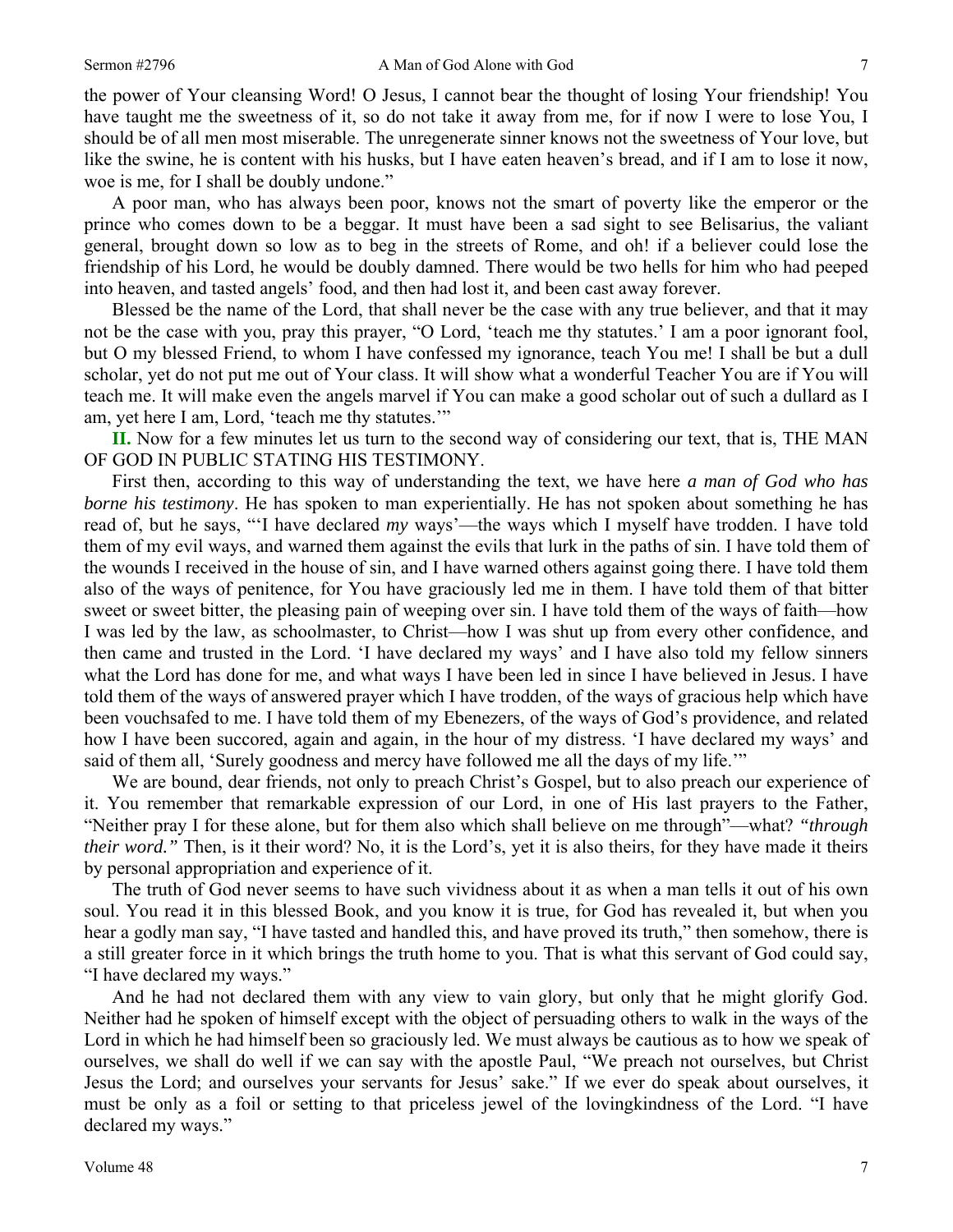The next sentence, "Thou heardest me," teaches us that *God had heard this man*. What solemn work it is to preach if we have God for a hearer! You know how Richard Baxter felt about this matter—

### *"I preached as never sure to preach again, And as a dying man to dying men."*

We should so preach as though we knew that every word was being written down by the recording angel, and that God Himself was listening to all that we said. This would make it a very solemn thing to open our mouth for the Lord, and to bear testimony for Him, yet what a cheering thing it is that the Lord hears our testimony, and can confirm its truthfulness!

For as surely as any of you ever speak for the Lord, you will be misunderstood, and that is not the worst of it, you will also be willfully misrepresented by some of your hearers. The very thing you did say, they will declare that you ought to have said, and the thing that you did not say, they will pretend that you did say. They will turn your words upside down and inside out, I am judging by my own experience, for I have long proved that it is utterly impossible for me to utter a single sentence which someone or other cannot twist into mischief.

This is a grievous evil under the sun—that he that speaks is not judged according to his own words, but according to whatever men choose to put into those words, and to make them mean, so that the thing that was farthest from our thoughts, and which our soul abhorred, has often been set down to us, when we neither said nor thought anything of the kind.

Now, if any of you are called to pass through that trouble—and I daresay you will if you try earnestly to serve your Master—fall back upon this declaration, "'I have declared my ways,' honestly, simply, plainly, with a pure desire to glorify God and bless my fellow men, 'and thou heardest me.' I appeal to You, O Lord, for You know what was spoken! You are the supreme Judge, and to You I bring my case."

When with weeping eyes, and with broken words, my dear sister, you talk to some poor soul about the Savior, let it be a comfort to you that the Lord hearkens and hears, and that a Book of remembrance is kept before Him in which are recorded all such holy acts as you are doing for Him.

My dear brother, perhaps you have not any special gift or talent, but yet you do try to talk about Jesus whenever you can, and somebody has heard what you said. It was very ungrammatical, and some people made a joke of it, and that grieves you very much, for you know that you were speaking in the sincerity of your heart.

Now, do not you say one word the less because they jest about you, rather say the more, because you have the double advantage of affording some people a little amusement, and at the same time, of doing good to others. Do not fret, or trouble, but just go straight on with your work for the Lord, and if you really did make a mistake, and used the wrong word, you can say, "Ah, but the Lord knew what I meant! You did know, O Lord, with what simplicity of soul and earnestness of heart I spoke that word, and if it was not the right word, and if some even see occasion for mirth in it, yet Thou heardest me."

The last word of all is this—and it fits in well with this view of the text—*this man needed more teaching,* so he prayed, "Lord, 'teach me thy statutes.' Now that I have become a teacher of others, teach Thou me." No man can teach if he is unwilling to be taught. Any gentleman who has "finished his education" will never be an educator of others. We must be continually making progress if we would lead others onward.

I am sure that every brother here, who is engaged in the Lord's work, will find that he needs to get fresh food for his own mind every day. He must eat a double portion, because he has to feed others as well as to be himself fed. He has not only to fill his basket with bread for the eater, but also with seed for the sower, so he needs a double—nay, a sevenfold portion—that he may have enough for others as well as for himself.